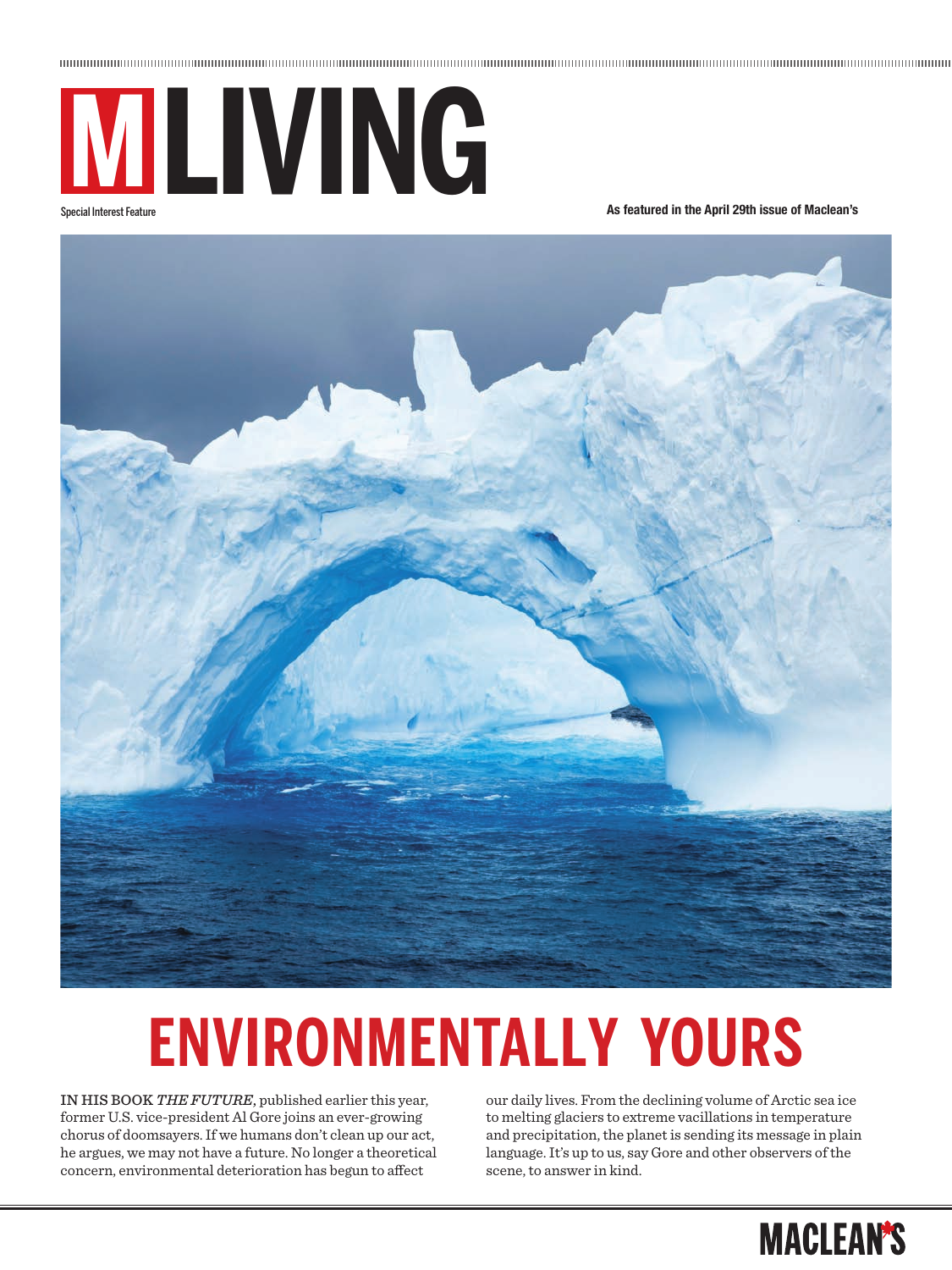## **MLIVING**

## **GLOBAL WARNINGS**

Let's start with that pesky polar ice cap, which seems hell-bent on continuing to melt. "You know the butterfly effect? Where a change in one part of the Earth can have a magnified influence in a distant location? That's how climate change works," says Kathleen Rogers, president of the Washington, D.C.-based Earth Day Network. "Climate change is worsening drought in some places leading to increased desertification, while in other places it is leading to increased rainfall and so more frequent flooding."

As a result, extreme weather we've been subjected to over the past few years – think droughts and superstorms – will likely "increase in frequency and intensity," she says.

Not only do melting Arctic regions afect weather, air quality, fish and fowl, they also dump toxic methane in the atmosphere, says Rogers, noting that "methane is emerging as one of the key issues in climate change."

An "average one-degree increase in the planet's temperature over the 19th century may seem like a small deal until one considers that seemingly modest temperature changes set a feedback

loop in motion," says Bill McKibben, a Vermont-based environmental activist and celebrated green journalist. "Instead of having a nice white mirror to reflect sunlight and heat, we now have a big blue pool that absorbs incoming solar radiation and increases the rate of warming."

The more melting, the more heat absorbed, which spurs further melting, and so on. To put it simply: Warming begets warming.

The vast majority of scientists agree that "the lion's share of the blame for the warming since the 1960s rests on humans," says Thomas Homer-Dixon, CIGI Chair of Global Systems at the Balsillie School of International Afairs at the University of Waterloo. In fact, the National Research Council projected that the world's growing carbon emissions could raise global temperatures by as much as 6.4 degrees Celsius by 2100.

To date, the Kyoto Protocol has had mixed success in reining in the emissions heating our planet. In January 2010, the International Center for Climate Governance reported that France, Germany, Greece, Sweden and the United Kingdom had already lowered their average greenhouse gas (GHG)



emission levels below their Kyoto targets, while others (notably Japan) had fallen egregiously short, actually seeing an increase in emissions. Ukraine, meanwhile, has emerged as a dark horse in the race to reduce GHGs, showing a 52.9 per cent drop between 1997 and 2010.

The second term of the protocol came into efect in January 2013. With Canada, Japan, Russia and New Zealand opting out of the exercise – not to mention the world's two greatest emitters, the United States and China – this second phase will cover only about 15 per cent of the world's carbon output.

Just how polluted is China? At 8 p.m. on January 12, 2013, an air-qualitymonitoring device in Beijing registered 886 micrograms of small airborne particles per cubic metre, which translates to an air quality index (AQI) of 755. The Environmental Protection Agency in the United States advises people to stay indoors when the index goes beyond 300.

 The world's growing carbon emissions could raise global temperatures<br>by as much as 6.4 degrees Celsius by 2100

If all goes as planned, the Green Climate Fund, formally established in 2010, will help developing nations to clean up their emitting acts and chart a more ambitious environmental course in the future.

Closer to home, most observers put their faith in renewable energy. McKibben, for one. "A newly-published study from the University of Delaware has suggested that if we built out a sun and wind grid in the United States, it could provide 99.9 per cent of our electrical power needs by the year 2030," he says. Still, given substituting one form of energy for another takes time, it's unlikely we'll be able to rely on alt-energy to get us out of our current mess.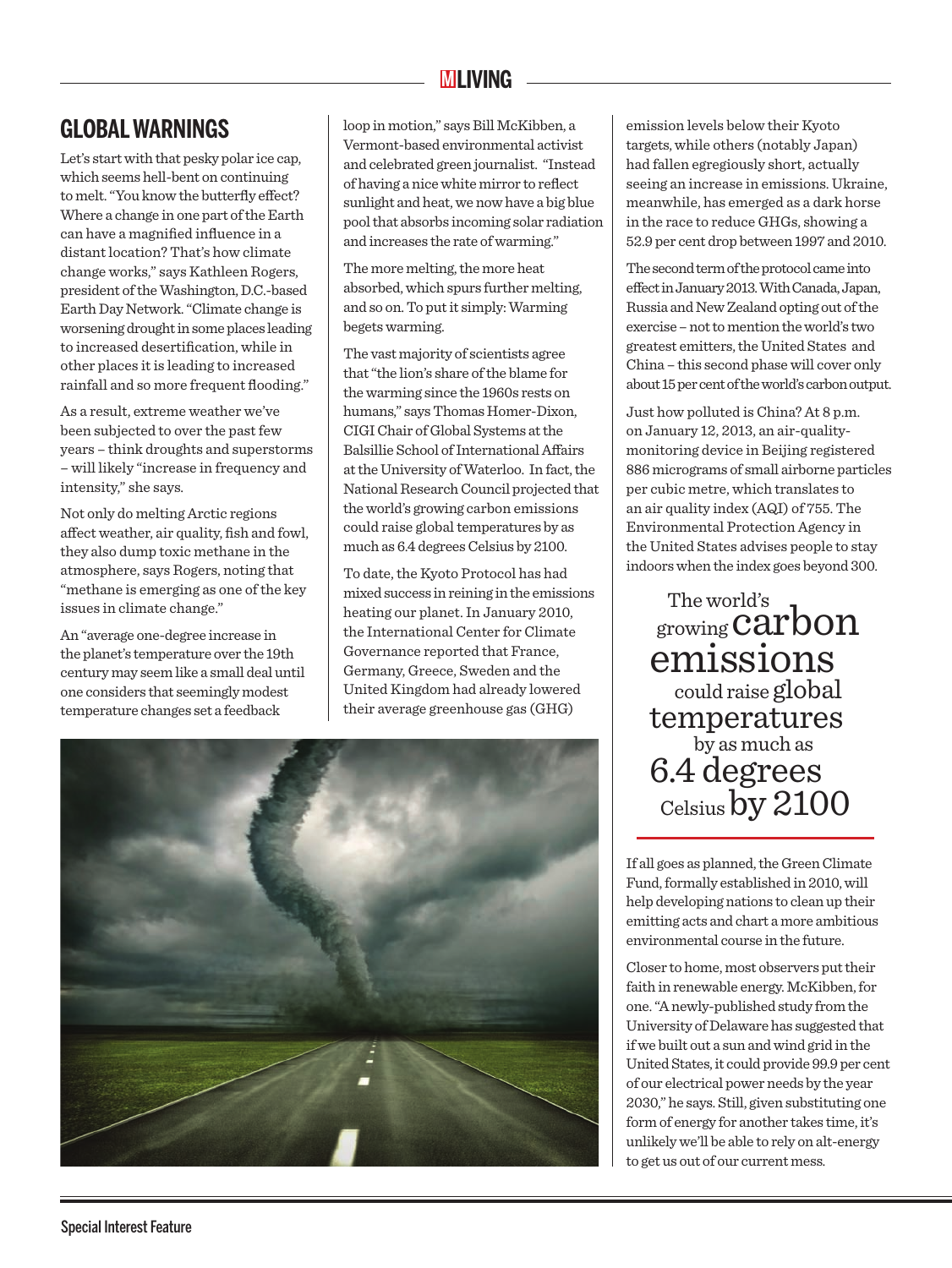## **MLIVING**



## **THE CANADIAN PERSPECTIVES**

Canada's 2011 decision to withdraw from the Kyoto Protocol took effect in December 2012. "[It] placed unfair requirements on Canada, given our distinct size and geography," says Canada's Environment Minister Peter Kent.

Instead of Kyoto, Canada stands by the ink spilled in Copenhagen, which commits the country to reducing GHGs by 17 per cent (relative to 2005 levels) by 2020. To this end, Kent says, "our regulatory sector-by-sector plan is working so well that the actions taken to date will bring us about halfway to our Copenhagen targets."

This statement doesn't sit well with Green Party leader Elizabeth May. Nor does Environment Canada's parallel claim, which headlined the interim sustainability report released in February, that the country is projected to "reduce its emissions by 130 megatonnes in 2020 when compared to projected business-as-usual greenhouse gas emissions in 2020."

 It would take 3.5 Earths<br>demand if the WOT $\mathrm{d}$ 's entire population lived asCanadians do.

"It's a disingenuous lie," says May. "The benchmark for Copenhagen was the 2005 emission levels of 740 megatonnes, not some 'business as usual' projection. We're nowhere near halfway toward reducing our 2005 levels by 17 per cent. What Environment Canada has done is create a moving target."

In terms of the country's work on climate change, Kent points to the Climate and Clean Air Coalition launched by Canada and five other countries last year. "We



convened the group to individually and collectively address methane, black carbon, soot, hydrofluorocarbons and short-term climate change pollutants," he explains. As a socioeconomic bonus, "Canada is capturing methane from landfills and using it in Mexico to help electrify communities not yet on the grid."

As a further example of his government's environmental efforts, Kent offers the Canada-Alberta Implementation Plan for Oil Sands Monitoring which commits the country to an environmental surveillance program for the region.

In the private sector, Canadian businesses have come to embrace sustainability. Robert Hardt, president and CEO of Siemens Canada Limited, says "about 45 per cent of our Canadian revenue comes from sustainable products and solutions. Ten years ago it was estimated to be about half that amount." With a strong commitment to wind technology, Siemens has been investing dollars into research and development of energy storage.

At Portlands Energy Centre (PEC) in Toronto, the spotlight is on bees. "We worked with personnel at [adjacent] Tommy Thompson Park to establish beehives on our site," says PEC general manager Curtis Mahoney. "The goal was to help pollinate the park to support the flora and fauna in the area."

Mahoney says the company also has installed in the facility General Electric 7FA combustion engines that are "well below regulatory requirements for emissions."

Still, as reported in the World Wildlife Fund's Living Planet Report 2012, it would take 3.5 Earths to support the demand if the world's entire population lived as Canadians do. In the view of environmental activist McKibben, we could learn a thing or two from Germany, which "generated as much as half of its energy from solar sources on some days." Why can Germany achieve what Canada apparently can't – or won't? "The fossil fuel industry seems to have less of a stranglehold over there," he says wryly.